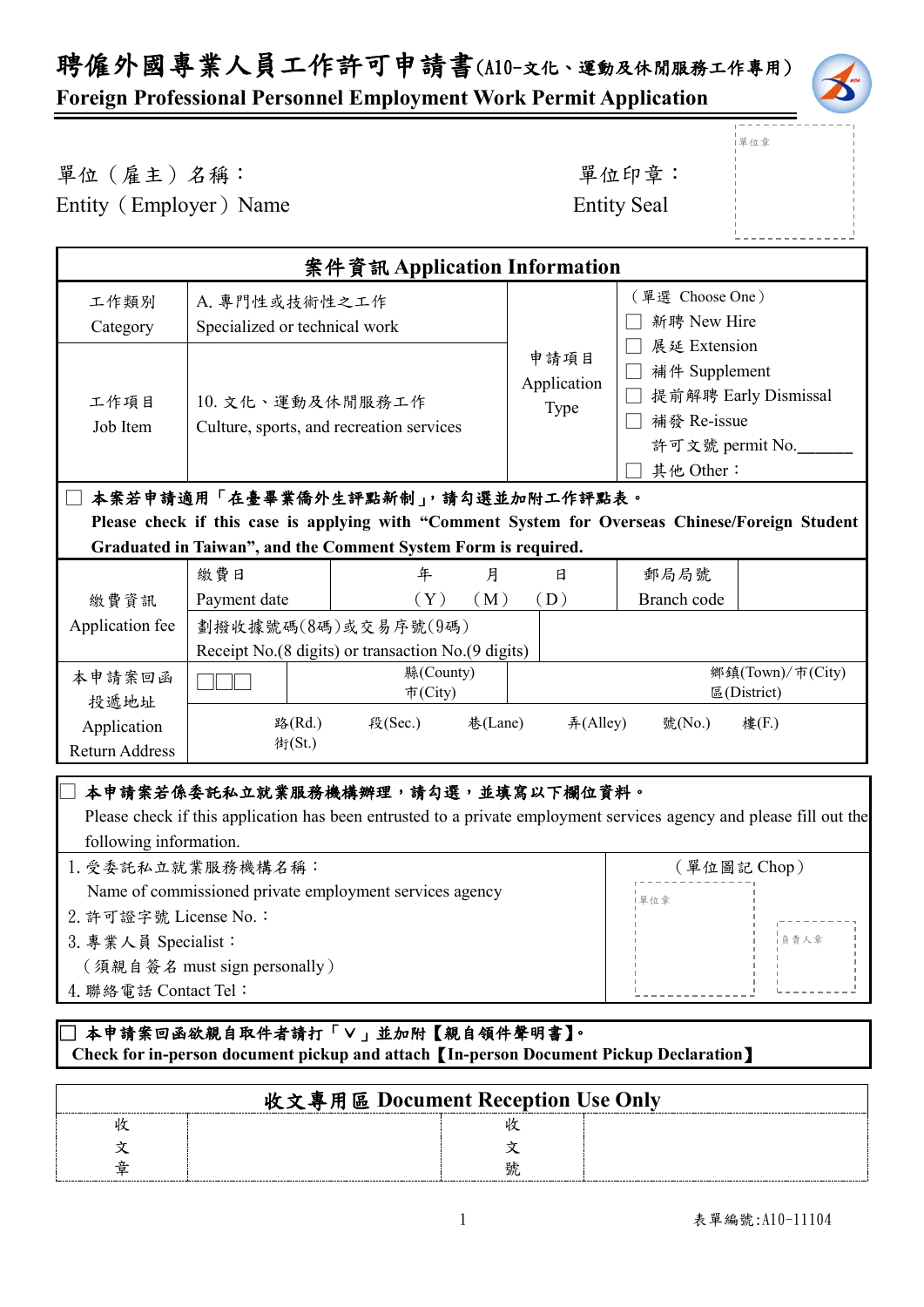### 聘僱外國專業人員工作許可申請書(A10-文化、運動及休閒服務工作專用)

**Foreign Professional Personnel Employment Work Permit Application**

|                                                             |                                                                                                                    | 雇主資訊 Employer Information                                                                                             |                                    |     |      |
|-------------------------------------------------------------|--------------------------------------------------------------------------------------------------------------------|-----------------------------------------------------------------------------------------------------------------------|------------------------------------|-----|------|
| 單位名稱                                                        |                                                                                                                    |                                                                                                                       |                                    |     |      |
| <b>Entity Name</b>                                          |                                                                                                                    |                                                                                                                       |                                    |     |      |
| 單位統一編號                                                      |                                                                                                                    |                                                                                                                       |                                    |     |      |
| Entity Tax ID No.                                           |                                                                                                                    |                                                                                                                       |                                    |     |      |
| 負責人                                                         |                                                                                                                    |                                                                                                                       | 單位章及負責人章 Seals of Entity and Owner |     |      |
| Owner                                                       |                                                                                                                    |                                                                                                                       | 單位章                                |     |      |
| 行業類別代碼                                                      |                                                                                                                    |                                                                                                                       |                                    |     |      |
| <b>Industry Category Code</b>                               |                                                                                                                    |                                                                                                                       |                                    |     | 負責人章 |
| 勞保證號                                                        |                                                                                                                    |                                                                                                                       |                                    |     |      |
| Labor Insurance                                             |                                                                                                                    |                                                                                                                       |                                    |     |      |
| Certificate Number                                          |                                                                                                                    |                                                                                                                       |                                    |     |      |
|                                                             |                                                                                                                    | 雇主資格 Employer Qualification                                                                                           |                                    |     |      |
|                                                             |                                                                                                                    | 本國公司、外國公司在臺分公司或大陸地區公司在臺分公司。                                                                                           |                                    |     |      |
|                                                             |                                                                                                                    | Domestic company, foreign branch company established in the Republic of China or Mainland China branch                |                                    |     |      |
| company established in the Republic of China.               |                                                                                                                    |                                                                                                                       |                                    |     |      |
|                                                             |                                                                                                                    | 外國公司代表人辦事處或大陸地區公司在臺辦事處。                                                                                               |                                    |     |      |
|                                                             |                                                                                                                    | Representative office of a foreign company or a Mainland China company, approved by the authority concerned           |                                    |     |      |
| at the central government level.                            |                                                                                                                    |                                                                                                                       |                                    |     |      |
|                                                             |                                                                                                                    | 經中央目的事業主管機關核准設立之研發中心、企業營運總部。                                                                                          |                                    |     |      |
|                                                             |                                                                                                                    | Research and development center, or a corporate operation headquarter, and its establishment has been approved        |                                    |     |      |
| by the authority concerned at the central government level. |                                                                                                                    |                                                                                                                       |                                    |     |      |
| 財團法人、社團法人、政府機關(構)或依法設置之行政法人。                                |                                                                                                                    |                                                                                                                       |                                    |     |      |
|                                                             | Juridical person, Juridical association, Government agencies (institutions) or the administrative juridical person |                                                                                                                       |                                    |     |      |
| established pursuant to laws.                               |                                                                                                                    |                                                                                                                       |                                    |     |      |
|                                                             |                                                                                                                    | 國際非政府組織︰經中央目的事業主管機關許可設立之在臺辦事處、秘書處、總會或分會。                                                                              |                                    |     |      |
|                                                             |                                                                                                                    | A representative office, secretariat, headquarter, or branch in Taiwan of a non-government organization, and its      |                                    |     |      |
|                                                             |                                                                                                                    | establishment was or is approved by the authority concerned at the central government level.                          |                                    |     |      |
| □「具創新能力之新創事業認定原則」之事業單位。                                     |                                                                                                                    |                                                                                                                       |                                    |     |      |
|                                                             |                                                                                                                    | The startup businesses recognized as capable of innovation.                                                           |                                    |     |      |
| 「推動五加二產業創新計畫」之事業單位。                                         |                                                                                                                    |                                                                                                                       |                                    |     |      |
|                                                             |                                                                                                                    | The qualified businesses of The 5+2 Industrial Transformation Plan.                                                   |                                    |     |      |
|                                                             |                                                                                                                    | 對國內經濟發展有實質貢獻,或因情況特殊,請勞動部會商中央目的事業主管機關專案認定。                                                                             |                                    |     |      |
|                                                             |                                                                                                                    | Has made substantial contribution to the domestic economic development, or special circumstance and should be         |                                    |     |      |
|                                                             |                                                                                                                    | treated as a special case (MOL will consult with the authority concerned at the central government level).            |                                    |     |      |
|                                                             | 姓名                                                                                                                 |                                                                                                                       | 電話                                 | 傳真  |      |
|                                                             | Name                                                                                                               |                                                                                                                       | Tel                                | Fax |      |
| 連絡人                                                         | 姓名                                                                                                                 |                                                                                                                       | 電話                                 | 傳真  |      |
| Contact                                                     | Name                                                                                                               |                                                                                                                       | Tel                                | Fax |      |
|                                                             | Email:                                                                                                             |                                                                                                                       |                                    |     |      |
|                                                             |                                                                                                                    |                                                                                                                       |                                    |     |      |
|                                                             |                                                                                                                    | 本案聘僱之具體理由並說明聘僱外國人之正面效益(展延案免填):                                                                                        |                                    |     |      |
|                                                             |                                                                                                                    | Specific reasons for this hiring case and explanation of the positive benefits of hiring foreigner (not necessary for |                                    |     |      |
| hiring extension):                                          |                                                                                                                    |                                                                                                                       |                                    |     |      |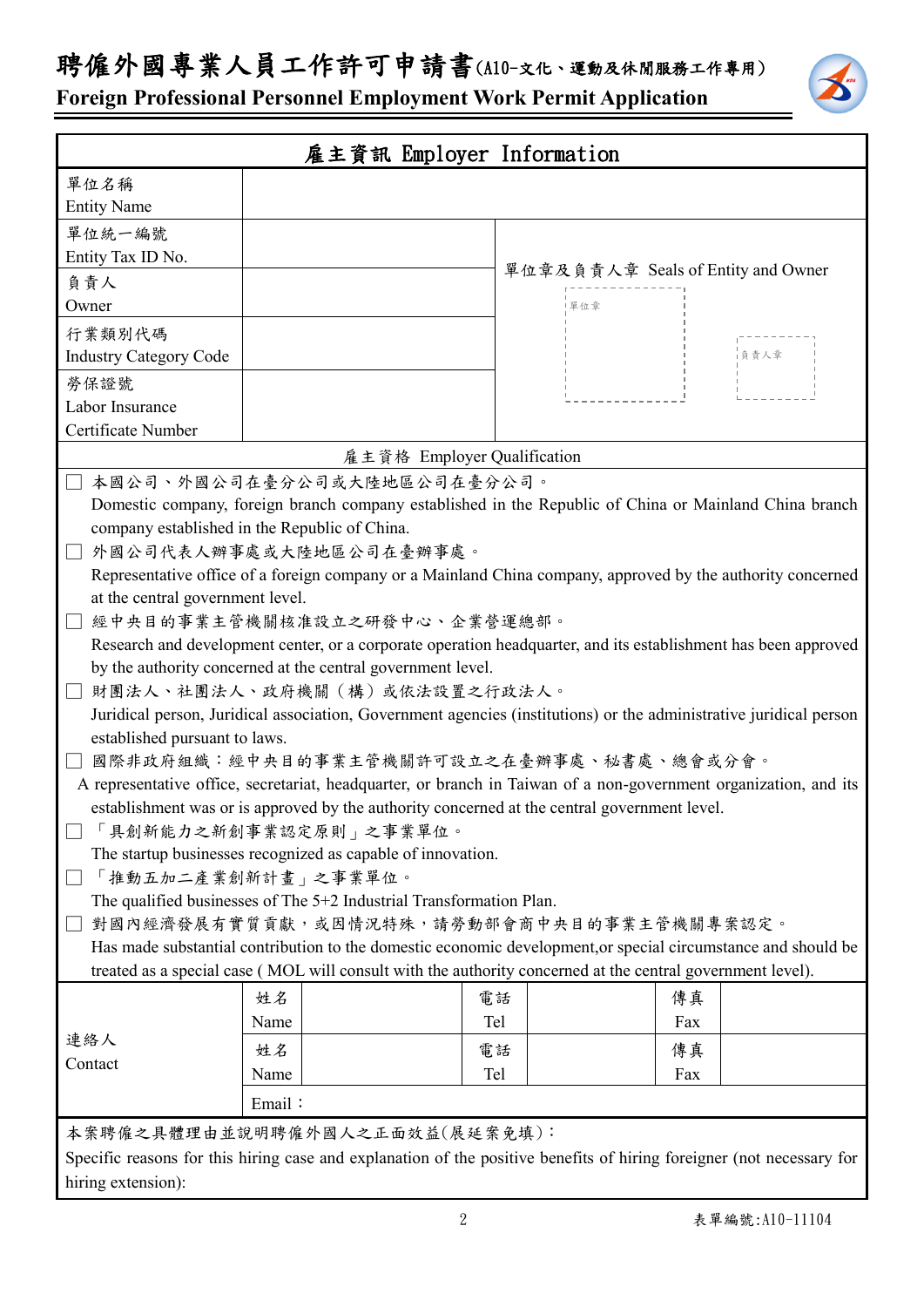# 受聘僱外國人名冊 (A10-文化、運動及休閒服務工作專用)

#### **Employed Foreign Worker Name List**

#### 單位(雇主)名稱: 第四章: 李位印章: 第一 Entity (Employer) Name Entity Seal

|<br>|單位章

| <b>No.1</b>              |            |                            |            |              |                             |                   |
|--------------------------|------------|----------------------------|------------|--------------|-----------------------------|-------------------|
|                          | Surname    | 性別                         |            |              | 國籍(或地區)                     |                   |
| 英文姓名                     |            | Gender                     |            |              | Nationality (or region)     |                   |
| English Name             | Given name | 出生日期 Birthday              |            | 西元 (A.D.)    | 年 $(Y)$                     | (D)<br>月 (M)<br>日 |
| 中文姓名                     |            |                            |            |              |                             |                   |
| Chinese Name             |            | 最高學歷                       |            | 博士 Ph.D      | 碩士 MA                       |                   |
| 護照號碼                     |            | Highest Level of           |            | 學士BA         | 專科 Vocational               |                   |
| Passport No.             |            | Education                  |            |              | 高中(含)以下 High School or less |                   |
| 行動電話號碼                   |            | 電子郵件信箱                     |            |              |                             |                   |
| Mobile number            |            | E-mail                     |            |              |                             |                   |
| 申請聘僱期間                   | 起 From     | 迄To                        |            |              |                             |                   |
| <b>Employment Period</b> | 年 (Y)      | (M)<br>月<br>日              | $(D) \sim$ | 年 $(Y)$<br>月 | (M)<br>(D)<br>日             |                   |
| 職稱                       |            | 職業類別代碼                     |            |              | 每月薪資                        | 新臺幣 NT\$          |
| Job Title                |            | <b>Occupation Category</b> |            |              |                             |                   |
|                          |            | Code                       |            |              | <b>Monthly Salary</b>       |                   |
| 工作內容                     |            | 工作地址                       |            |              |                             |                   |
| Job Description          |            | <b>Working Address</b>     |            |              |                             |                   |
| 備註 Note                  |            |                            |            |              |                             |                   |
|                          |            |                            |            |              |                             |                   |

| No.2                     |            |                               |                                                    |
|--------------------------|------------|-------------------------------|----------------------------------------------------|
|                          | Surname    | 性別                            | 國籍(或地區)                                            |
| 英文姓名                     |            | Gender                        | Nationality (or region)                            |
| English Name             | Given name | 出生日期 Birthday                 | 西元 (A.D.)<br>$\text{4}(Y)$ 月 (M)<br>$\boxplus$ (D) |
| 中文姓名                     |            |                               | 博士 Ph.D<br>碩士 MA                                   |
| Chinese Name             |            | 最高學歷                          |                                                    |
| 護照號碼                     |            | Highest Level of              | 專科 Vocational<br>學士BA                              |
| Passport No.             |            | Education                     | 高中(含)以下 High School or less                        |
| 行動電話號碼                   |            | 電子郵件信箱                        |                                                    |
| Mobile number            |            | E-mail                        |                                                    |
|                          |            |                               |                                                    |
| 申請聘僱期間                   | 起 From     | 迄To                           |                                                    |
| <b>Employment Period</b> | # (Y)      | (M)<br>$\boxminus$ (D) ~<br>月 | $\boxplus$ (D)<br>f(X)<br>月<br>(M)                 |
|                          |            | 職業類別代碼                        | 新臺幣NT\$                                            |
| 職稱                       |            | <b>Occupation Category</b>    | 每月薪資                                               |
| Job Title                |            | Code                          | <b>Monthly Salary</b>                              |
| 工作內容                     |            | 工作地址                          |                                                    |
| Job Description          |            | <b>Working Address</b>        |                                                    |
| 備註 Note                  |            |                               |                                                    |

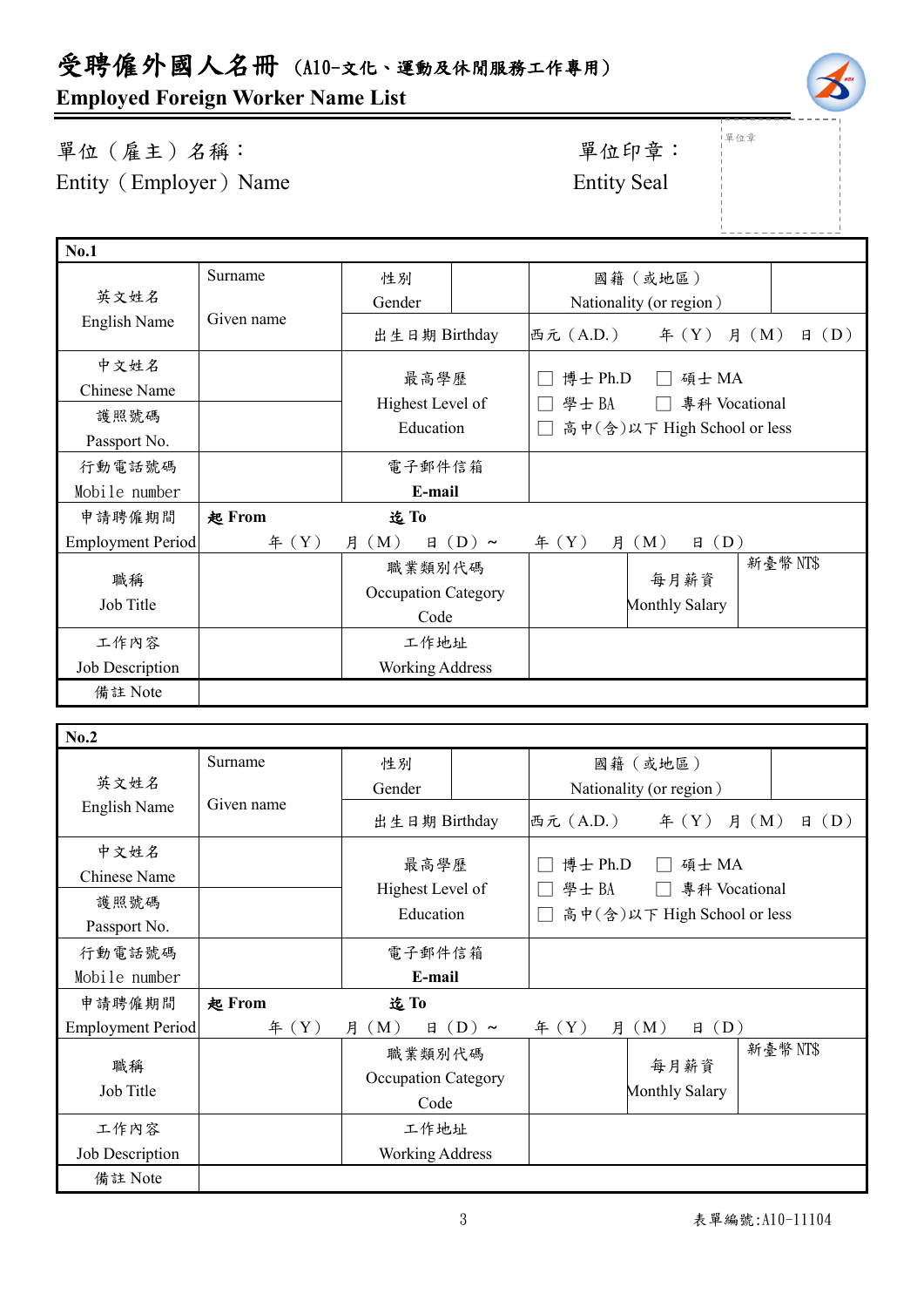## 填表及書面送件須知 (A10-文化、運動及休閒服務工作專用)

#### **Guidance Notes**



|                                            | 申請書 Application Form                                                                                                                                                                                                                                                                                                                                                                                        |  |  |
|--------------------------------------------|-------------------------------------------------------------------------------------------------------------------------------------------------------------------------------------------------------------------------------------------------------------------------------------------------------------------------------------------------------------------------------------------------------------|--|--|
| 欄位 Field                                   | 填寫方式及說明 Guidance                                                                                                                                                                                                                                                                                                                                                                                            |  |  |
| 單位(雇主)名稱                                   | 請填寫單位中文全名。                                                                                                                                                                                                                                                                                                                                                                                                  |  |  |
| <b>Entity Name</b>                         | Please enter full entity name in Chinese.                                                                                                                                                                                                                                                                                                                                                                   |  |  |
| 申請項目                                       | 若係申請資料異動,請勾選「其他」,並填寫異動事由。                                                                                                                                                                                                                                                                                                                                                                                   |  |  |
| <b>Application Type</b>                    | If you apply for changing information, please tick "other" and include the reason.                                                                                                                                                                                                                                                                                                                          |  |  |
| 繳費資訊                                       | 郵局收據編號 (8碼)<br>存款金額<br>104/06/11 12:01:22<br>0002660<br>Receipt No.(8 digits)<br>003110 1A6 359779<br>他人不扣手續讀<br>繳費日期 Payment date<br>郵局局號 Branch code<br>電腦記錄                                                                                                                                                                                                                                              |  |  |
| Application fee                            | 郵局局號 Branch code<br>交易序號 transaction No.                                                                                                                                                                                                                                                                                                                                                                    |  |  |
|                                            | 經辦局章戳<br>E-8103097                                                                                                                                                                                                                                                                                                                                                                                          |  |  |
|                                            | <b>比門郵局(901支)</b><br>郵政劃撥儲金存款收據<br>繳費日期 Payment<br>$000100 - 6$<br>局號<br>帳號<br>19058848<br>收                                                                                                                                                                                                                                                                                                                |  |  |
|                                            | 款<br>104.07.01<br>勞動部勞動力發展署聘僱許可收費專戶<br>人<br>(請以雇主名義自行填寫)                                                                                                                                                                                                                                                                                                                                                    |  |  |
| 負責人                                        | 請填寫單位負責人(代表人)之姓名。                                                                                                                                                                                                                                                                                                                                                                                           |  |  |
| Owner                                      | Please enter the name of the owner.                                                                                                                                                                                                                                                                                                                                                                         |  |  |
| 行業類別代碼                                     | 請至「外國人在臺工作服務網」>「申請表件」>「行職業類別代碼」查詢。                                                                                                                                                                                                                                                                                                                                                                          |  |  |
| Industry                                   | Look it up at the website of EZ Work Taiwan > Application Forms > Code of Standard Industrial                                                                                                                                                                                                                                                                                                               |  |  |
| Category Code                              | & Occupational Classification.                                                                                                                                                                                                                                                                                                                                                                              |  |  |
| 受聘僱外國人名冊 Employed Foreign Worker Name List |                                                                                                                                                                                                                                                                                                                                                                                                             |  |  |
| 欄位 Field                                   | 填寫方式及說明 Guidance                                                                                                                                                                                                                                                                                                                                                                                            |  |  |
| 工作內容<br><b>Job Description</b>             | 請具體描述外國人所擔任職務之工作內容,並應符合「外國人從事就業服務法第四十六<br>條第一項第一款至第六款工作資格及審查標準」第31條規定。<br>Please describe specifically the tasks or duties of the position. It should be in accordance to the<br>article 31 of Qualifications and Criteria Standards for foreigners undertaking the jobs specified<br>under Article 46.1.1 to 46.1.6 of the Employment Service Act.                                                         |  |  |
| 職業類別代碼                                     | 請至「外國人在臺工作服務網」>「申請表件」>「行職業類別代碼」查詢。                                                                                                                                                                                                                                                                                                                                                                          |  |  |
| Occupation                                 | Look it up at the website of EZ Work Taiwan > Application Forms > Code of Standard                                                                                                                                                                                                                                                                                                                          |  |  |
| Category Code                              | Industrial & Occupational Classification.                                                                                                                                                                                                                                                                                                                                                                   |  |  |
| 每月薪資<br>Monthly Salary                     | 1. 應與聘僱契約書所載一致,並不得低於本部依「外國人從事就業服務法第四十六條第<br>一項第一款至第六款工作資格及審查標準   第8條規定公告之數額。<br>2. 如係1個月以下之短期工作,請填寫本次聘期薪資給付總額。<br>1. The payment amount should be consistent to the contract, which shall not be less than the<br>amount announced by the Ministry of Labor according to article 8 of Qualifications and<br>Criteria Standards for foreigners undertaking the jobs specified under Article 46.1.1 to 46.1.6 |  |  |
|                                            | of the Employment Service Act.                                                                                                                                                                                                                                                                                                                                                                              |  |  |
|                                            | 2. Employment less than one month, please enter the total payment amount.                                                                                                                                                                                                                                                                                                                                   |  |  |
| 工作地址                                       | 請填寫外國人在臺主要之工作地點。若工作地址與雇主單位設立地址不同,應檢附該地                                                                                                                                                                                                                                                                                                                                                                      |  |  |
| <b>Working Address</b>                     | 址係雇主合法使用之相關證明文件(例如辦公室租賃契約、工廠登記等)。                                                                                                                                                                                                                                                                                                                                                                           |  |  |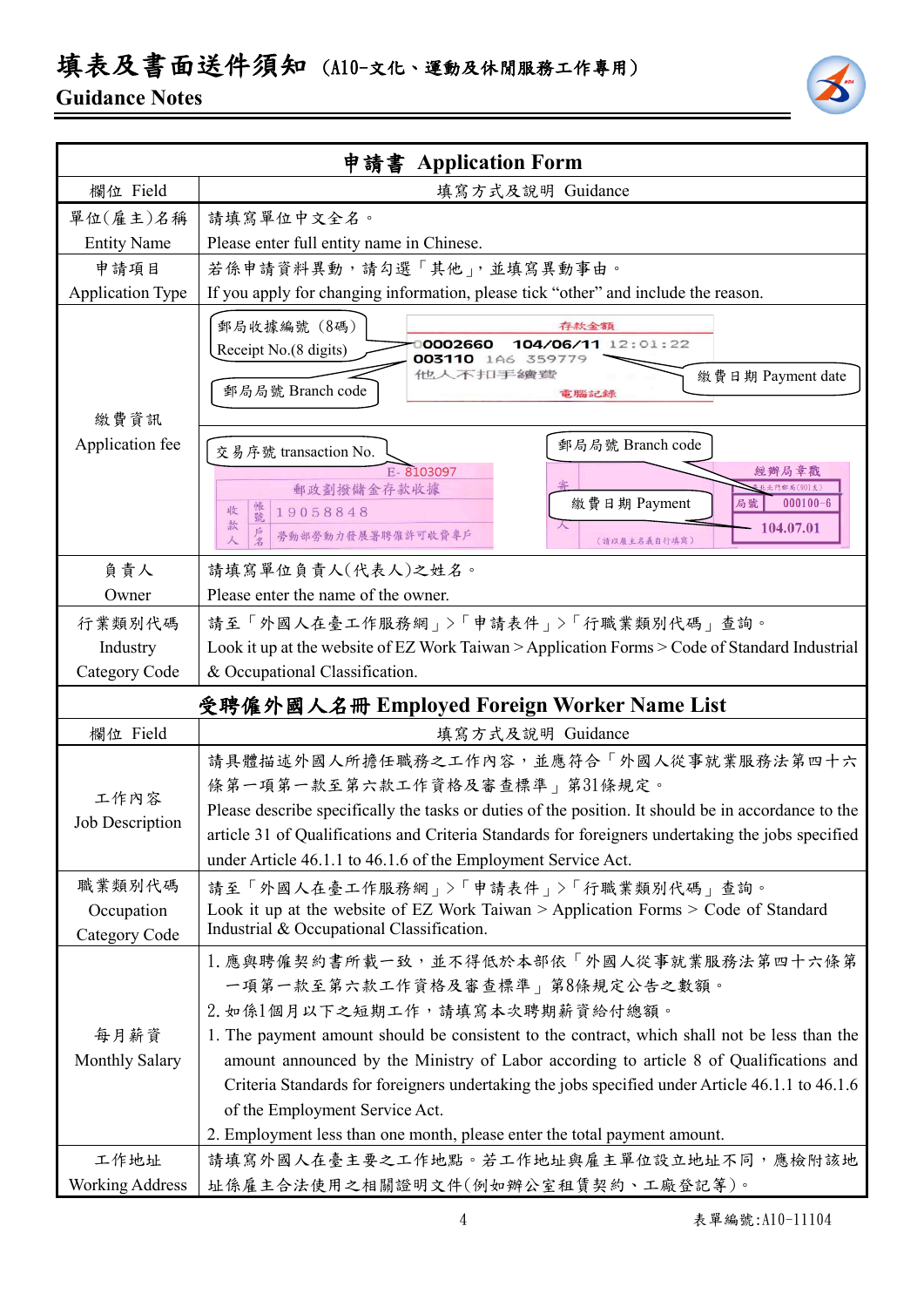|                                          | Please enter the main working address in Taiwan. If the address is not the registered address of                                                                                                                                                                                                                                                                                                                                                                                                                                                                                                    |
|------------------------------------------|-----------------------------------------------------------------------------------------------------------------------------------------------------------------------------------------------------------------------------------------------------------------------------------------------------------------------------------------------------------------------------------------------------------------------------------------------------------------------------------------------------------------------------------------------------------------------------------------------------|
|                                          | the entity (employer), supporting documents proving legitimate use are required (such as lease                                                                                                                                                                                                                                                                                                                                                                                                                                                                                                      |
|                                          | contract of the office, factory registration certificate).                                                                                                                                                                                                                                                                                                                                                                                                                                                                                                                                          |
|                                          | 其他注意事項 Others                                                                                                                                                                                                                                                                                                                                                                                                                                                                                                                                                                                       |
| 申請方式<br>Methods of<br>application        | 1. 網路傳輸方式申請:使用「外國專業人員工作許可申辦網」線上申辦方式辦理。<br>2. 書面送件方式申請:<br>(1)由專人送至機關收件櫃台辦理。<br>(2)利用掛號郵寄申請,郵寄地址:100臺北市中正區中華路一段39號10樓,收件人註<br>明:勞動力發展署(申請聘僱外國專業人員)收。<br>(3)相關申請書表可至「外國人在臺工作服務網」>「申請表件」下載,或至機關收件<br>櫃台索取。<br>3. 可親自辦理或委託私立就業服務機構辦理。<br>1. Application via internet: Please use the on-line application function in Work Permit<br>Application Webpage for Foreign Professional, the address: https://ezwp.wda.gov.tw/.<br>2. Application via written correspondences:<br>i. Personally delivered Application to Reception Counter No. 6 for processing.<br>ii Mail application via registered mail.   |
|                                          | iii. Related application forms can be downloaded from EZ Work Taiwan > Application Forms<br>or obtained from the agency Reception Counter.                                                                                                                                                                                                                                                                                                                                                                                                                                                          |
|                                          | 3. Application can be completed personally or entrusted to a private employment service agency.                                                                                                                                                                                                                                                                                                                                                                                                                                                                                                     |
| 申辦作業時間<br>Application<br>processing time | 1. 網路傳輸方式申請:若資料齊全,且雇主及外國人均符合所訂定的資格及條件,自本<br>部系統收件次日起7個工作日。<br>2. 書面送件方式申請:若資料齊全,且雇主及外國人均符合所訂定的資格及條件,自本<br>部收受案件次日起12個工作日。<br>1. Application submitted online<br>7working days (counting from the next day when the application has been received),<br>given that all the documents are complete and both the employer and employee have<br>met the criteria.<br>2. Application submitted in person<br>12 working days (counting from the next day when the application has been received),<br>given that all the documents are complete and both the employer and employee have<br>met the criteria |
| 審查費繳交<br>Examination<br>fee payment      | (新聘及展延每案新臺幣500元;補發每案新臺幣100元)<br>1. 利用郵政劃撥。劃撥戶名:勞動部勞動力發展署聘僱許可收費專戶,劃撥帳號:<br>19058848<br>2. 至機關收件櫃台現場繳交。<br>(New hire and Extension NT \$500 per case; Re-issue NT \$100 per case)<br>1. Via postal remittance, Account name: Work Permit Account of Workforce Development Agency, Account<br>No.: 19058848).<br>2. Payment to the Reception Counter.                                                                                                                                                                                                                                                  |
| 應備文件<br>Documents<br>required            | 1. 請至「外國人在臺工作服務網」>「一般外國專業人士在臺工作」查詢。<br>2. 書面送件所附相關資料係為影本者,應加註「與正本相符」之文字,並加蓋申請單位<br>及負責人印章。<br>1. Look it up at the website of EZ Work Taiwan > Foreign Professionals to Work in Taiwan.<br>2. If you apply for the use of written submittals, information and certification documents are<br>copies, they should be marked with the words: "same as originals" and stamped with the seal                                                                                                                                                                                                            |